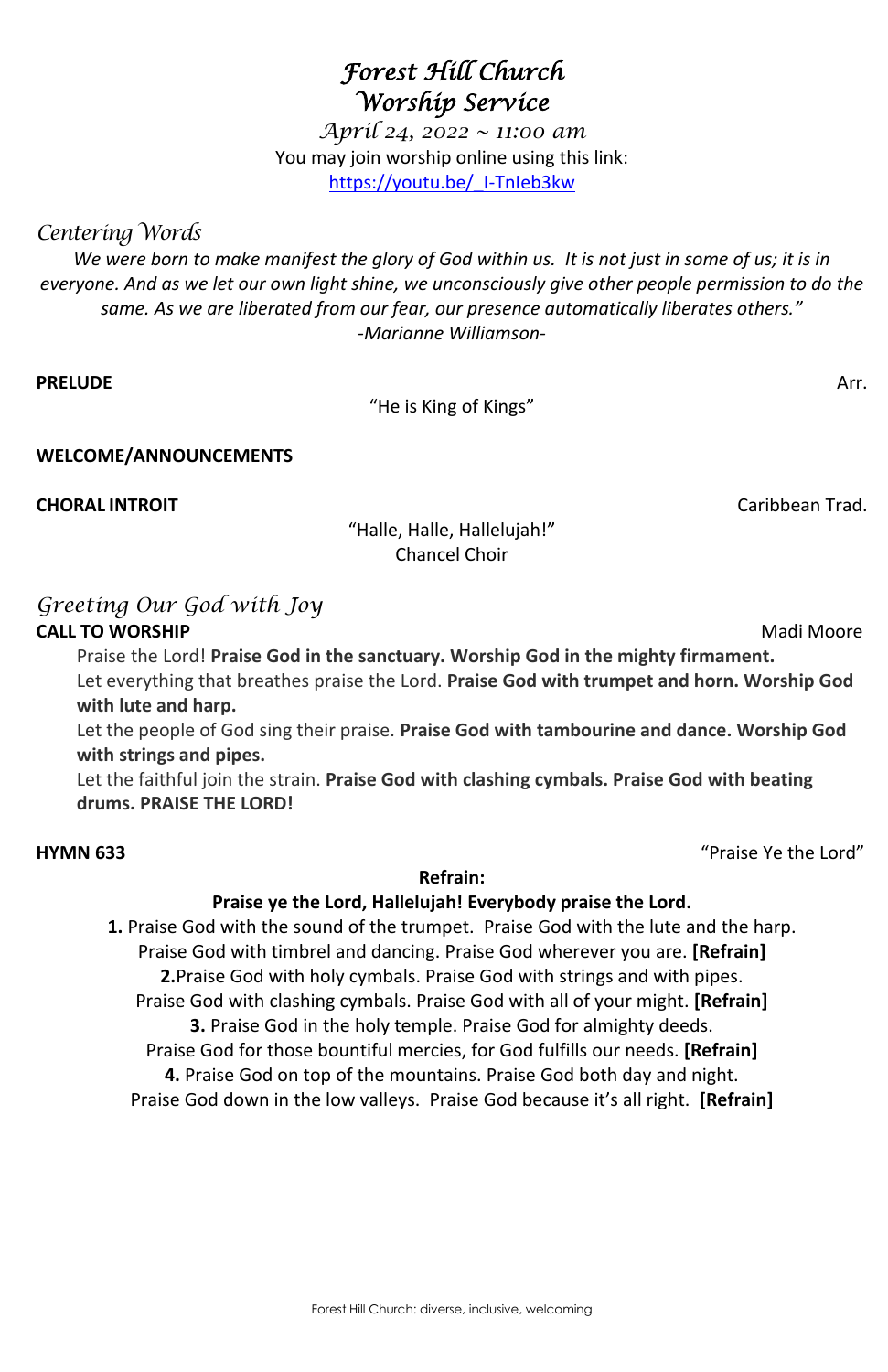2

# *Renewing Our Relationship with God*

## **PRAYER OF YEARNING:**

*Affirming the Good News in Our Lives* **ANTHEM** Stuart Townend

**Eternal God, who was and is and is to come, you are the Alpha and the Omega, the beginning and the end of all things. Come to us now in visions and dreams, that our eyes may see more than they see, and our hearts may love more than they love. Make yourself known to us in this time of worship, for in you, we live and move and have our being. Bring your kingdom** here on earth, that all may know your glory and find the courage to face each day. We ask this **in the name of the one who conquered the grave to bring us eternal life. Amen.**

## **GLORIA**Taizé

# **"How Deep The Father's Love For Us" Mist'a Craig, soloist**

How deep the Father's love for us, how vast beyond all measure that he should give his only Son to make a wretch his treasure. How great the pain of searing loss. The Father turns his face away as wounds which mar the Chosen One bring many sons to glory. How high, how wide, how deep the Father's love. Behold the man upon the cross, my sin upon his shoulders. Ashamed, I hear my mocking voice call out among the scoffers. It was my sin that held him there until it was accomplished;

His dying breath has brought me life. I know that it is finished. How pure, how strong, how deep the Father's love for us. I will not boast in anything: no gifts, no pow'r, no wisdom. But I will boast in Jesus Christ: his death and resurrection. Why should I gain from his reward? I cannot give an answer. But this I know with all my heart: his wounds have paid my ransom. How high, how wide, How pure, how strong. How deep the Father's love for us.

*All sing first time. Second time: low voices, begin; high voices enter two measures later; children and youth enter two measures after that.*

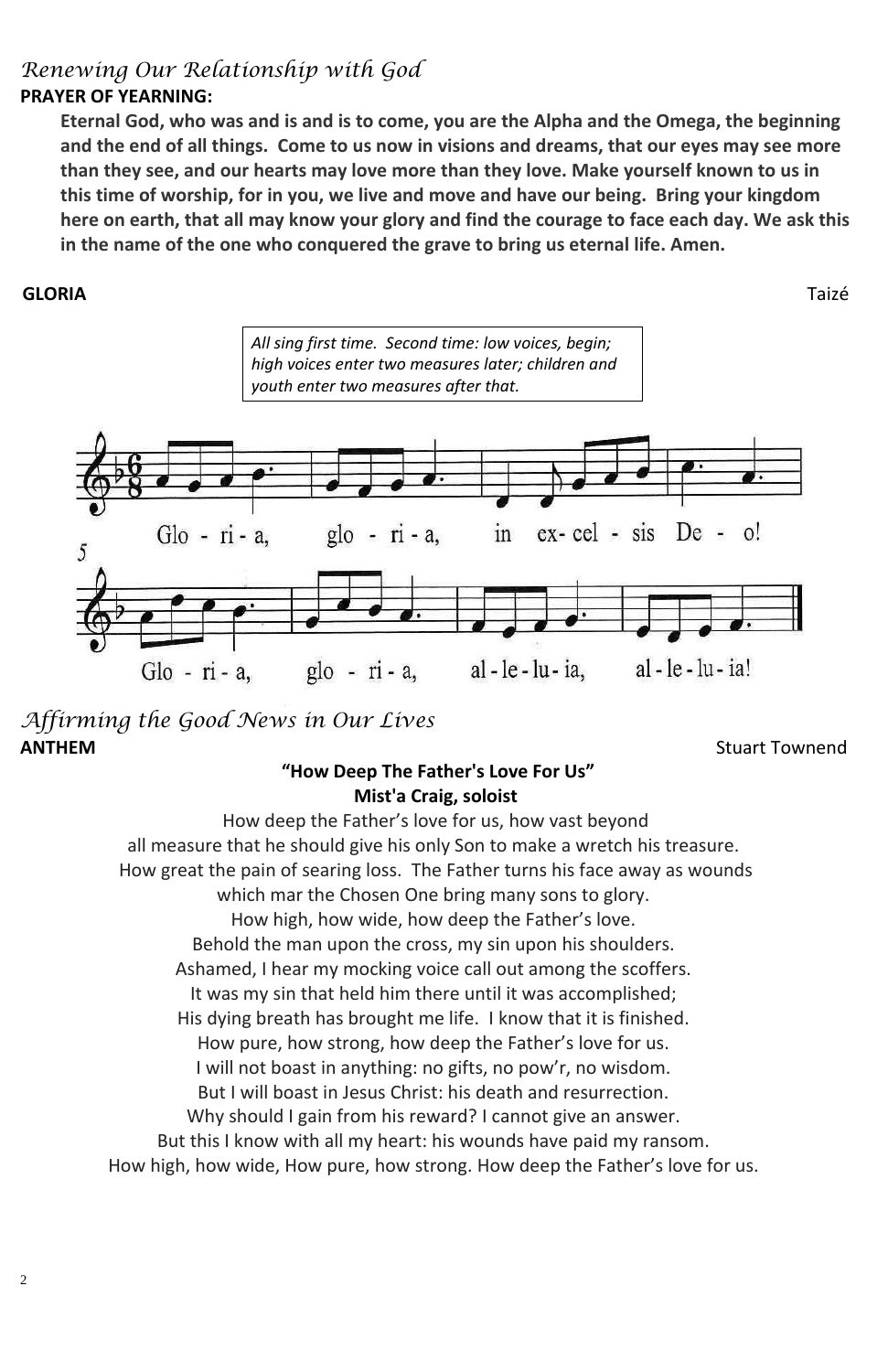## *Opening Our Hearts to God's Word* **THE LIVING WORD (NRSV) Madi Moore Madi Moore Madi Moore John 20:19-31**

When it was evening on that day, the first day of the week, and the doors of the house where the disciples had met were locked for fear of the Jews, Jesus came and stood among them and said, "Peace be with you." After he said this, he showed them his hands and his side. Then the disciples rejoiced when they saw the Lord. Jesus said to them again, "Peace be with you. As the Father has sent me, so I send you." When he had said this, he breathed on them and said to them, "Receive the Holy Spirit. If you forgive the sins of any, they are forgiven them; if you retain the sins of any, they are retained." But Thomas (who was called the Twin), one of the twelve, was not with them when Jesus came. So the other disciples told him, "We have seen the Lord." But he said to them, "Unless I see the mark of the nails in his hands, and put my finger in the mark of the nails and my hand in his side, I will not believe."

A week later his disciples were again in the house, and Thomas was with them. Although the doors were shut, Jesus came and stood among them and said, "Peace be with you." Then he said to Thomas, "Put your finger here and see my hands. Reach out your hand and put it in my side. Do not doubt but believe." Thomas answered him, "My Lord and my God!" Jesus said to him, "Have you believed because you have seen me? Blessed are those who have not seen and yet have come to believe." Now Jesus did many other signs in the presence of his disciples, which are not written in this book. But these are written so that you may come to believe that Jesus is the Messiah, the Son of God, and that through believing you may have life in his name.

### *After the reading*s

Hear what the Holy Spirit is telling God's people. **Thanks be to God.**

**HYMN NO. 248** "Christ Is Risen! Shout Hosanna!"

**1.** Christ is risen! Shout Hosanna! Celebrate this day of days! Christ is risen! Hush in wonder: all creation is amazed. In the desert all surrounding, see, a spreading tree has grown. Healing leaves of grace abounding bring a taste of love unknown. **2.** Christ is risen! Raise your spirits from the caverns of despair. Walk with gladness in the morning. See what love can do and dare. Drink the wine of resurrection, not a servant, but a friend. Jesus is our strong companion. Joy and peace shall never end. **3.** Christ is risen! Earth and heaven nevermore shall be the same. Break the bread of new creation where the world is still in pain. Tell its grim, demonic chorus: "Christ is risen! Get you gone!"

God the First and Last is with us. Sing Hosanna everyone!

**SERMON** Rev. Dr. John C. Lentz, Jr.

"The Wounded Healer"

### **THE PRAYERS OF THE PEOPLE AND THE LORD'S PRAYER**

**Our Father, who art in heaven, hallowed be thy name, thy kingdom come, thy will be done, on earth as it is in heaven. Give us this day our daily bread; and forgive us our debts as we forgive our debtors; and lead us not into temptation but deliver us from evil. For thine is the kingdom, and the power, and the glory, forever. Amen.**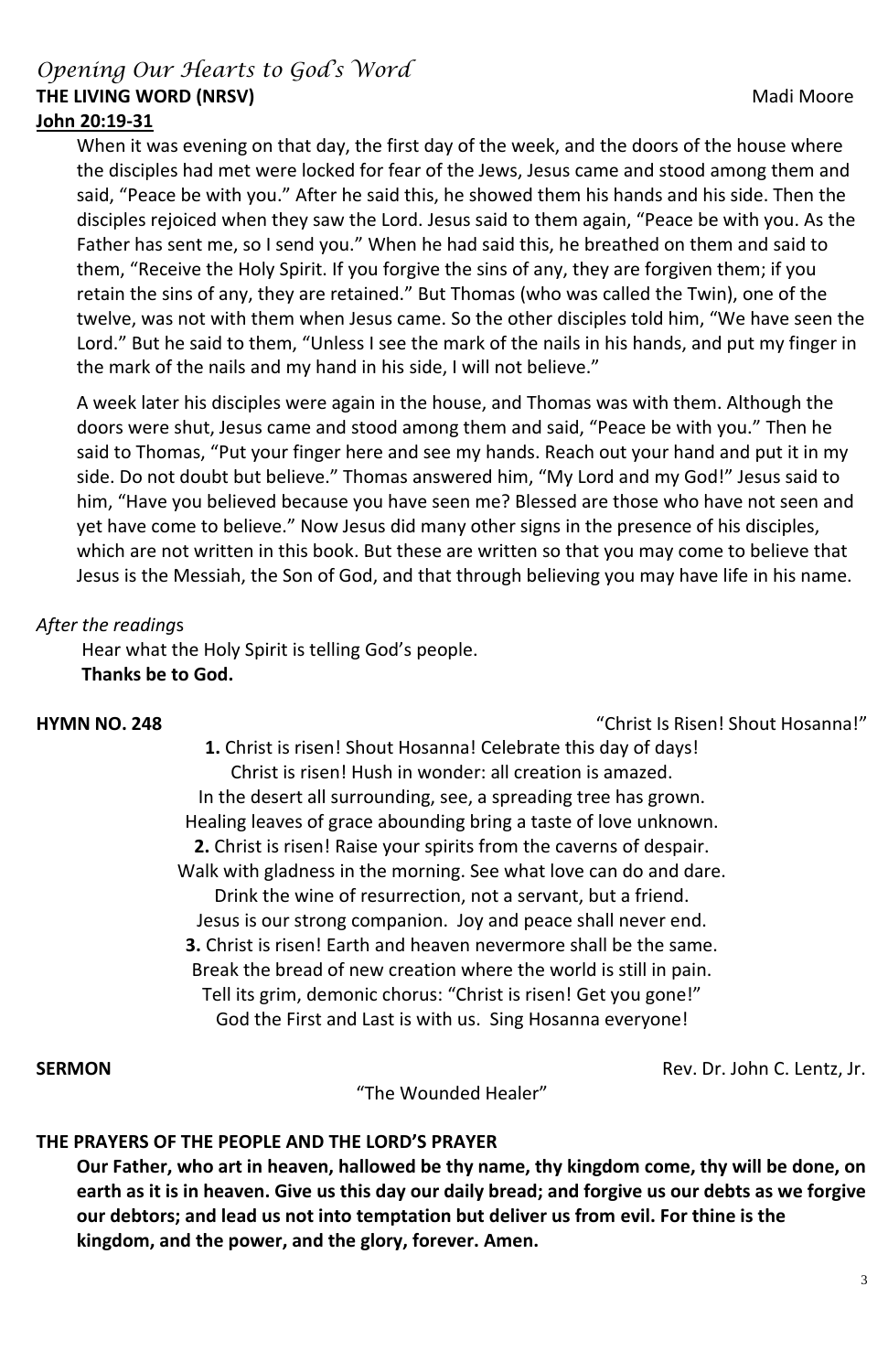4

### **FRIENDSHIP REGISTER**

To participate in our online Friendship Register, please leave a comment in the Live Chat box listing the names of those participating in this morning's Live Worship, or email the office.

### **OFFERING**

[Giving and Offering is available by texting: 216-400-5300](https://www.fhcpresb.org/social-justice-outreach/stewardship-2015/giving/#paypal) Or you may give online:<https://fhc.breezechms.com/form/f861d6> You may also mail a check to the church office.

**OFFERTORY** Lyrics by Peter Mayer

## **"Blue Boat Home" (In Honor of Earth Day) Em Ezell, soloist**

Though below me, I feel no motion standing on these mountains and plains Far away from the rolling ocean still my dry land heart can say I've been sailing all my life now never harbor or port have I known The wide universe is the ocean I travel and the earth is my blue boat home Sun, my sail and moon, my rudder as I ply the starry sea Leaning over the edge in wonder casting questions into the deep Drifting here with my ship's companions all we kindred pilgrim souls Making our way by the lights of the heavens in our beautiful blue boat home I give thanks to the waves upholding me hail the great winds urging me on Greet the infinite sea before me sing the sky my sailor s song I was born upon the fathoms never harbor or port have I known The wide universe is the ocean I travel and the earth is my blue boat home

### **PRAYER OF DEDICATION**

## *Going Forth to Live as God's People* **CLOSING HYMN NO. 744** "Arise, Your Light Is Come!"

**1.** Arise, your light is come! The Spirit's call obey; show forth the glory of your God, which shines on you today. **2.** Arise, your light is come! Fling wide the prison door; proclaim the captives' liberty; good tidings to the poor. **3.** Arise, your light is come! All you in sorrow born, bind up the brokenhearted ones and comfort those who mourn. **4.** Arise, your light is come! The mountains burst in song! Rise up like eagles on the wing; God's power will make us strong.

**BENEDICTION**

### **POSTLUDE** Charles Marie Widor

"Toccata"